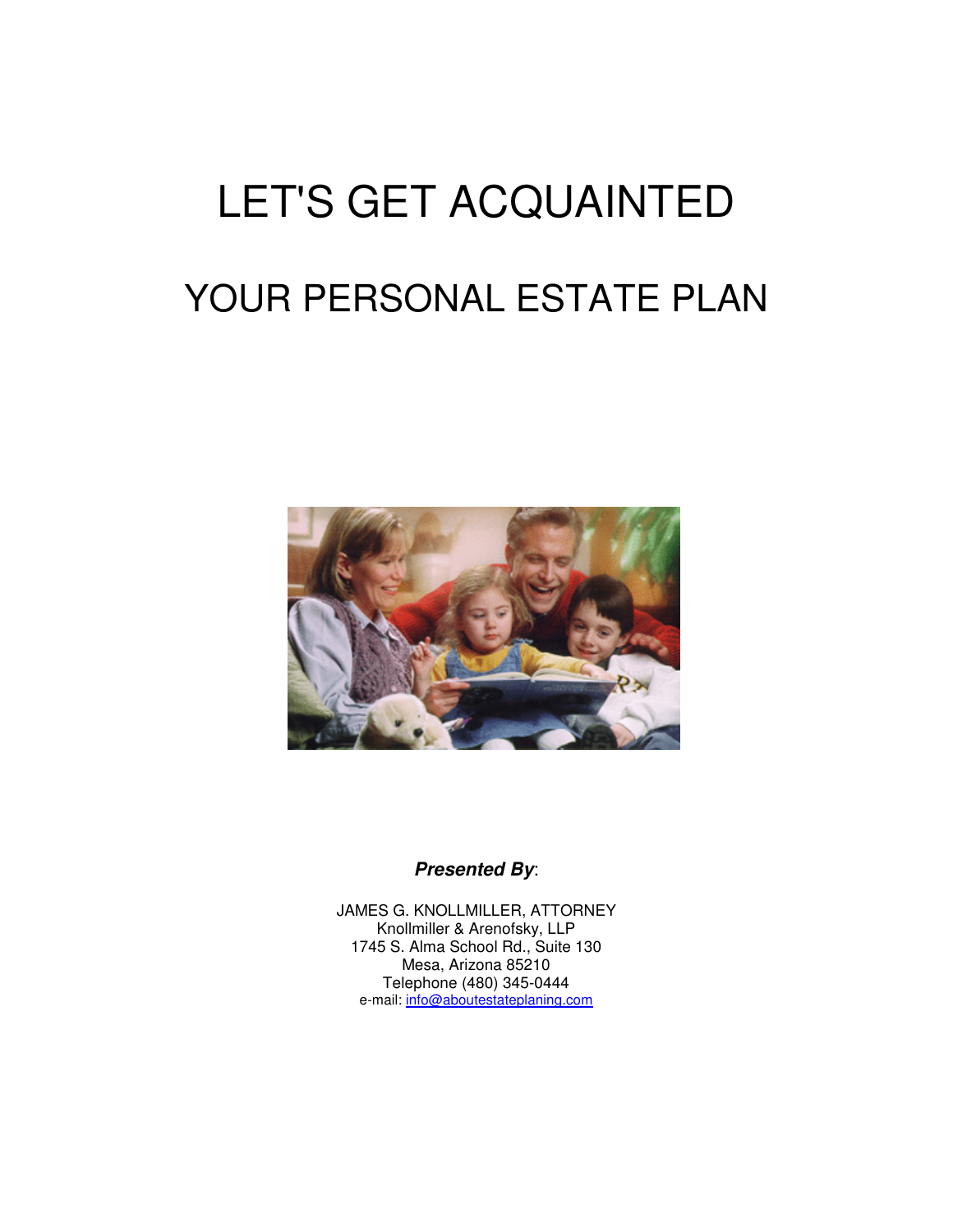## **Components of Your Estate**

| Client: |                   |         |           |               |
|---------|-------------------|---------|-----------|---------------|
|         | <b>First Name</b> | Initial | Last name | Date of Birth |
|         |                   |         |           |               |
| Spouse: |                   |         |           |               |
|         | <b>First Name</b> | Initial | Last name | Date of Birth |

### **List Approximate Asset Values Under Current Owners**

|                                              | <b>Client</b> | <b>Spouse</b> | <b>Jointly</b> |
|----------------------------------------------|---------------|---------------|----------------|
| <u>REAL ESTATE</u>                           |               |               |                |
| Residence                                    | \$            | $\mathcal{S}$ | $\mathbb{S}$   |
| Other properties $(\#$ $)$                   | $\mathcal{S}$ | $\mathcal{S}$ | $\mathcal{S}$  |
|                                              |               |               |                |
| PERSONAL PROPERTY                            | $\frac{1}{2}$ | $\frac{1}{2}$ | $\frac{1}{2}$  |
| <b>TITLED ASSETS</b>                         |               |               |                |
| Bank Accounts #                              | $\frac{1}{2}$ | $\frac{1}{2}$ | $\frac{1}{2}$  |
| Brokerage Accounts #                         | \$            | $\mathcal{S}$ | $\mathbb{S}$   |
| Mutual Funds #___                            | $\mathbb{S}$  | $\mathcal{S}$ | $\mathcal{S}$  |
| Stocks #                                     | \$            | \$            | $\mathcal{S}$  |
| Bonds $#$ <sub>___</sub>                     | \$            | $\frac{1}{2}$ | $\mathbb{S}$   |
| Life Insurance (death benefit) #___          | $\frac{1}{2}$ | $\frac{1}{2}$ | $\mathcal{S}$  |
| <b>Business Value</b>                        | $\frac{1}{2}$ | $\frac{1}{2}$ | $\mathbb{S}^-$ |
| Deferred Annuities #___                      | $\frac{1}{2}$ | $\frac{1}{2}$ | $\mathcal{S}$  |
|                                              |               | $\frac{1}{2}$ | $\frac{1}{2}$  |
| <b>TOTAL GROSS ESTATE</b>                    |               |               | \$             |
| <b>LIABILITIES</b><br>Mortgages, loans, etc. | $\frac{1}{2}$ | $\frac{1}{2}$ | $\mathbb{S}^-$ |
| <b>TOTAL NET ESTATE</b>                      |               |               |                |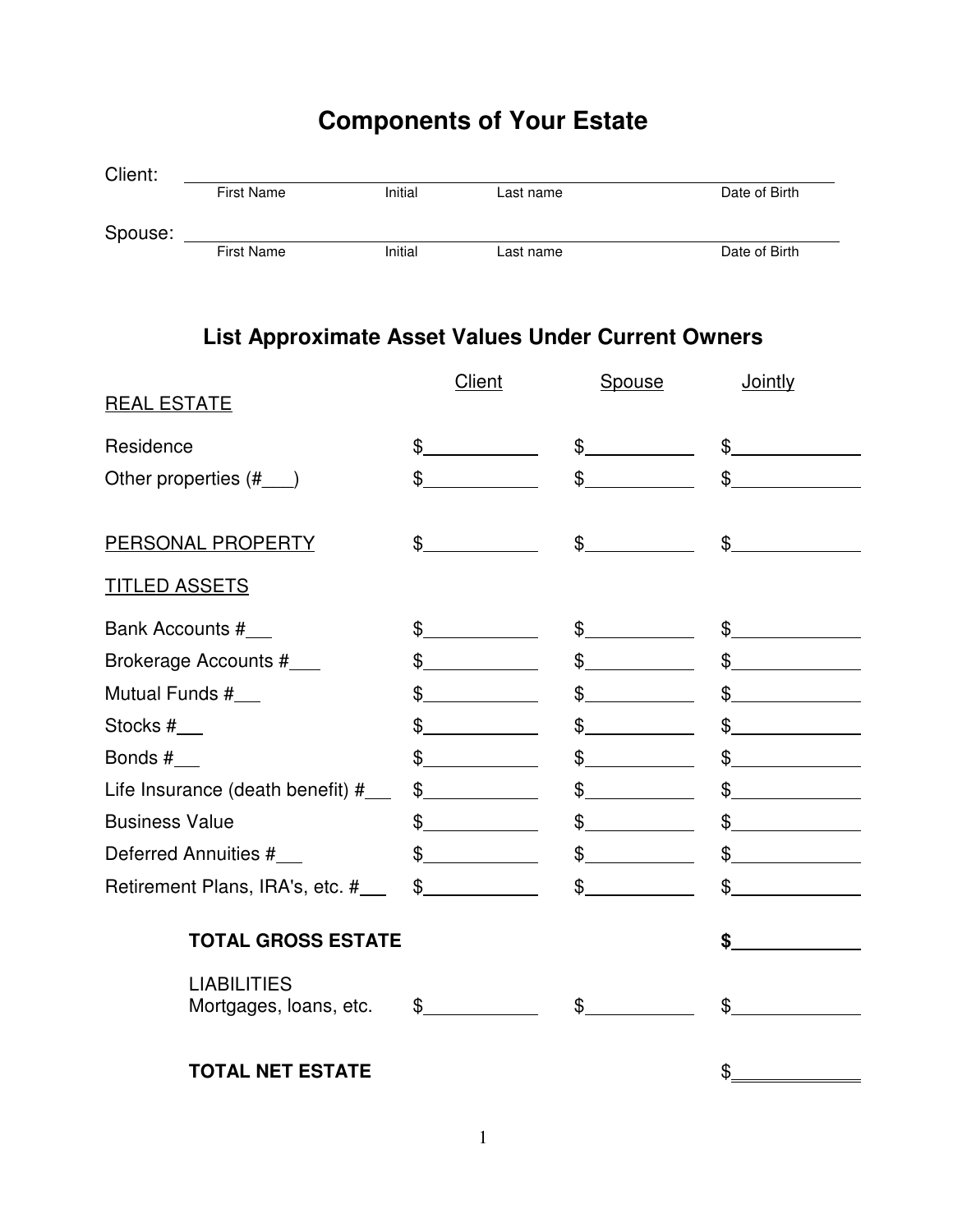## **Individuals in Your Estate Plan**

A. Persons who you would like to benefit after you and your spouse have passed away. If more space needed list on separate sheet. You may also state what you want to leave each person (bequest).

| 1. |                   |         |           |               |              |                |
|----|-------------------|---------|-----------|---------------|--------------|----------------|
|    | <b>First Name</b> | Initial | Last name | Date of Birth | Relationship | <b>Bequest</b> |
| 2. |                   |         |           |               |              |                |
|    | <b>First Name</b> | Initial | Last name | Date of Birth | Relationship | <b>Bequest</b> |
| 3. |                   |         |           |               |              |                |
|    | <b>First Name</b> | Initial | Last name | Date of Birth | Relationship | <b>Bequest</b> |
| 4. |                   |         |           |               |              |                |
|    | <b>First Name</b> | Initial | Last name | Date of Birth | Relationship | <b>Bequest</b> |

If you have children under 18, do you have anyone in mind to be guardian of the children if both of you are deceased? If so, list:

|    |                          | Name                                          | Relationship           |  |
|----|--------------------------|-----------------------------------------------|------------------------|--|
|    |                          |                                               |                        |  |
|    |                          | Name                                          | Relationship           |  |
|    |                          |                                               |                        |  |
| B. | Additional facts needed: |                                               |                        |  |
|    | 1.                       | Date of marriage:                             |                        |  |
|    |                          | Have either of you been married before?<br>a) | $\Box$ Husband<br>Wife |  |

- (b) Are there any children from a prior marriage?  $\Box$  Yes  $\Box$  No. If so, indicate by name above in question A.
- 2. Do you have anyone in mind to manage your property after you and your wife are gone? If so, list:

| Name | Relationship |
|------|--------------|
|      |              |
|      |              |
| Name | Relationship |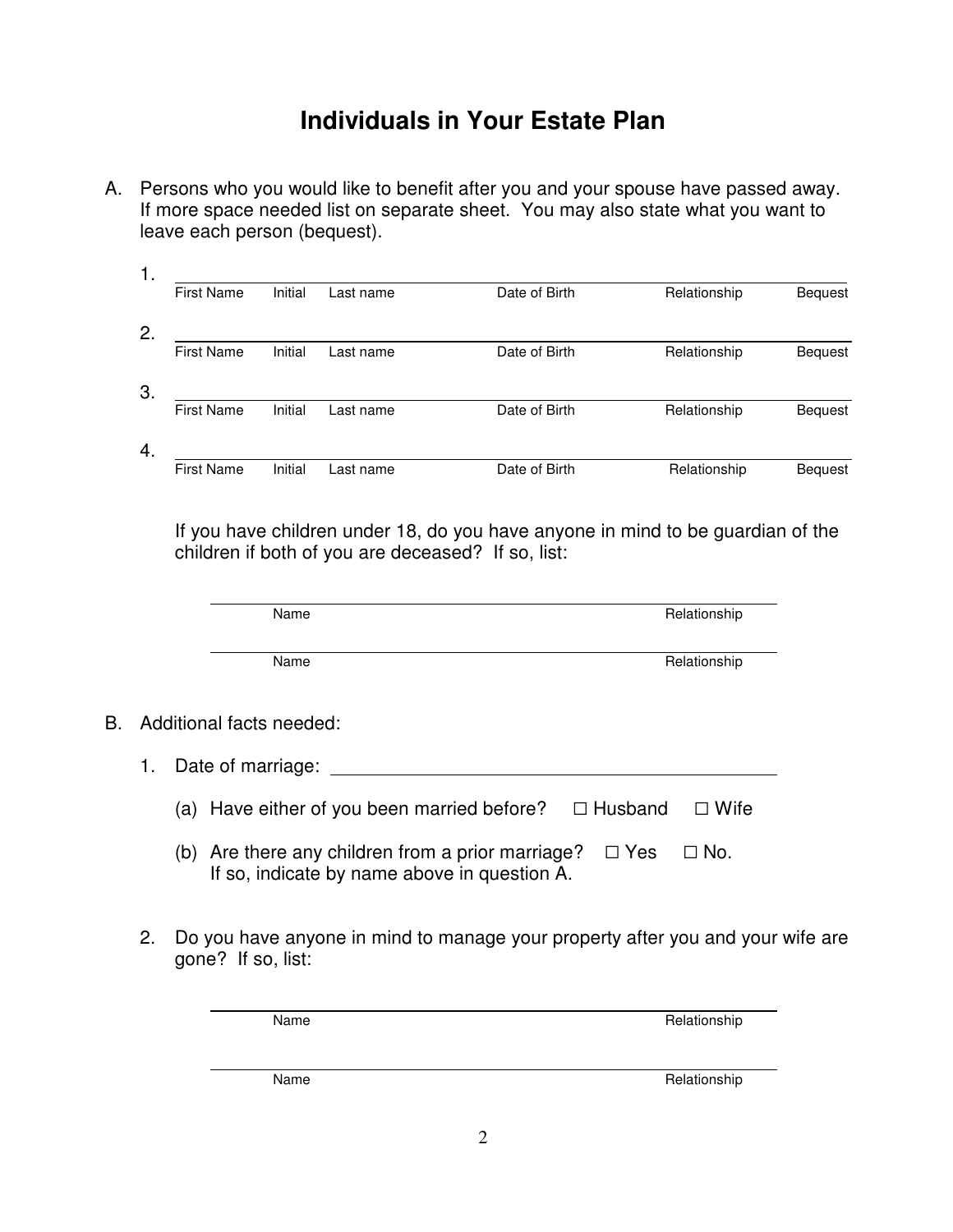## What is Important to You

#### **A. Regarding your Property**:

- 1. What limits do you want on control of your property after your death?
	- $\Box$  Spouse gets all income and has full control without limitation
	- $\Box$  Limit spouse from giving your share of property to new spouse
	- $\Box$  Be certain your separate property goes to your children at spouse's death.
- 2.  $\Box$  Do you want to give a specific asset to a particular person?
- $3. \Box$  Do you have an asset you want a person to be able to use, but specify someone else is to get the property when the person dies?
- $4. \Box$  Do you want assets to be distributed to beneficiaries in stages, i.e., at ages

, , , or

#### **A. Regarding People You Want to Receive Property (Beneficiaries):**

- 1.  $\Box$  Is one or more of your natural beneficiaries **NOT** to get equal share or any share of your property?
- 2.  $\Box$  Do you have parent or other relative you want to be taken care of if you die first?
- $3. \Box$  Are there any children or other persons you may want to benefit, yet are concerned that at this time that person cannot handle the money, due to:
	- $\Box$  substance abuse
	- $\Box$  inability to save or manage money
	- $\Box$  potential creditor problems
	- $\Box$  concerns about spouse
	- $\Box$  divorce
	- $\Box$  too young to get property outright
	- $\Box$  physical or mental disabilities
	- □ other special concerns (education, medical, etc.) \_\_\_\_\_\_\_\_\_\_\_\_\_\_\_\_\_\_\_\_\_\_\_\_\_\_\_
- $4. \Box$  If you answered yes to the above questions, would you want to place the beneficiary's share in a special trust, either for his or her lifetime, or the lifetime of his or her children, to avoid the problems listed above?